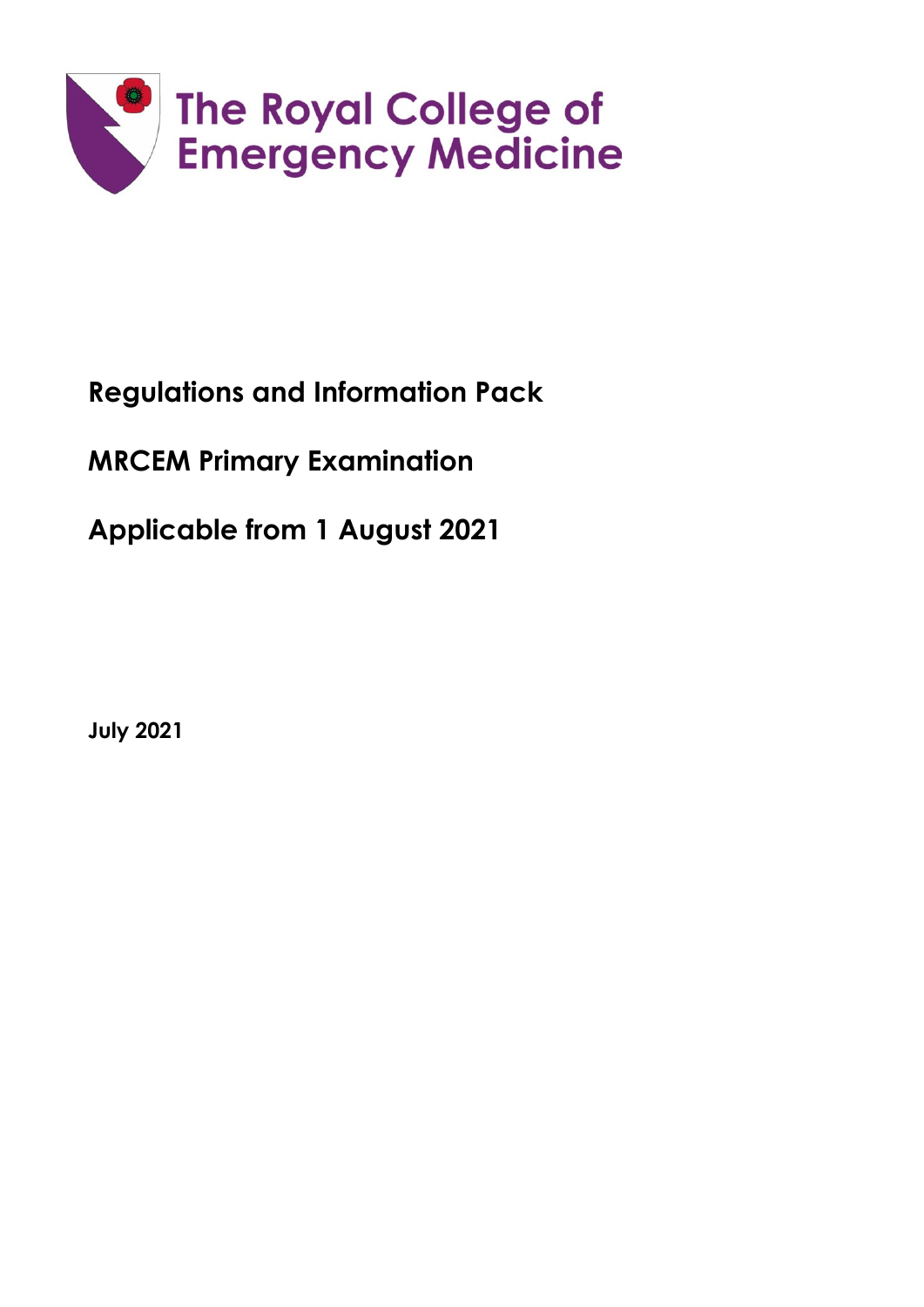## **Contents**

- **1. [Introduction to the MRCEM and FRCEM Examination Structure](#page-2-0)**
- **2. [Examination Regulations](#page-3-0)**
- **3. [Introduction to the MRCEM Primary](#page-4-0)**
- **4. [MRCEM Primary Eligibility Criteria](#page-4-1)**
- **5. [Oversubscription Criteria](#page-4-2)**
- **6. Data sharing**
- **7. [Exemption and Equivalent Examinations](#page-5-0)**
- **8. [Number of attempts and currency](#page-5-1)**
- **9. [Structure and Content of the MRCEM Primary](#page-6-0)**
- **10[.Standard Setting and Examination Results](#page-6-1)**
- **11[.Guidance for Candidates with Additional Requirements](#page-7-0)**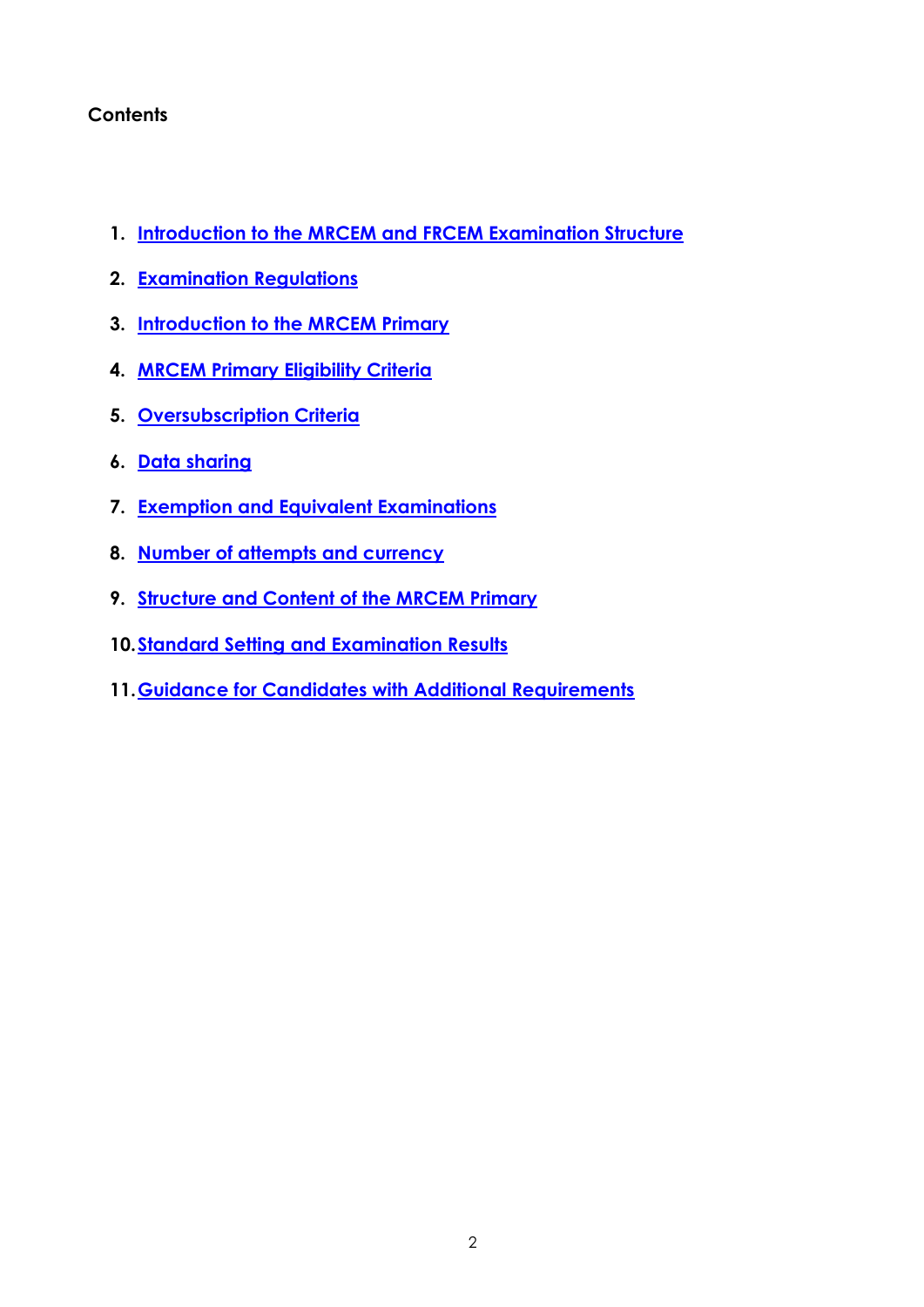#### <span id="page-2-0"></span>**Introduction to the MRCEM and FRCEM Examination Structure – applicable from August 2021**

In August 2021 the College will introduce the 2021 curriculum and the associated examinations which are mapped to the curriculum.

From August 2021, the Membership examination consists of the following components:

- MRCEM Primary examination
- MRCEM Intermediate SBA examination
- MRCEM OSCE

From August 2021, the Fellowship examination consists of the following components:

- FRCEM SBA examination
- FRCEM OSCE

For further information regarding the MRCEM Intermediate SBA, MRCEM OSCE or the FRCEM examinations, please refer to the relevant information pack, available on the [Exams Section](http://www.rcem.ac.uk/Training-Exams/Exams) of our website.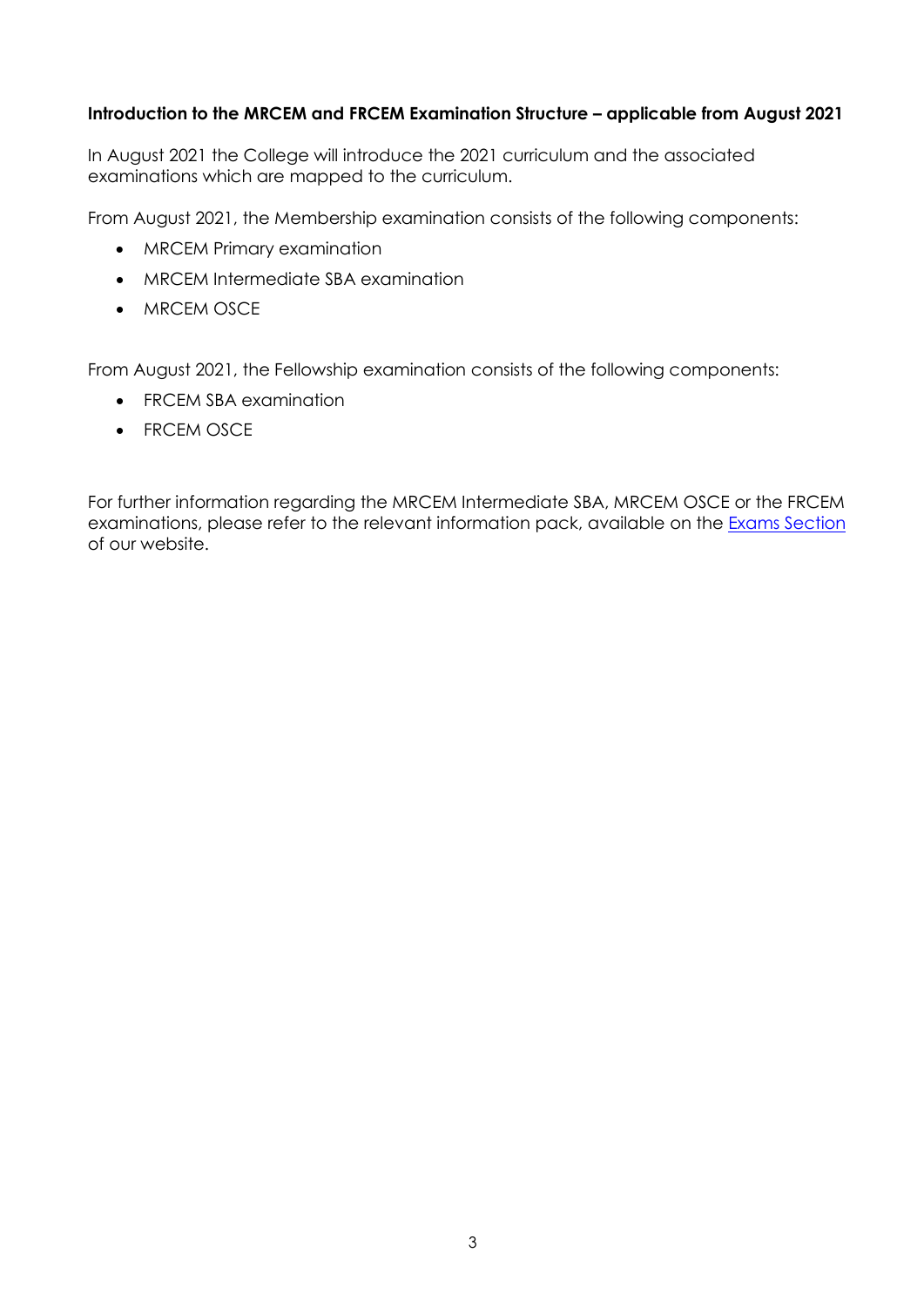#### <span id="page-3-0"></span>**Examination Regulations**

- 1. Applications for each component of the MRCEM and FRCEM examination should be submitted via the online application system, available via the [Examinations](http://www.rcem.ac.uk/Training-Exams/Exams) [Section](http://www.rcem.ac.uk/Training-Exams/Exams) of the College Website.
- 2. Applications may only be submitted during a specified time period ('the application window'). The date on which the application window opens (opening date) and closes for receipt of applications (the closing date) is published on the Examinations Section of the College Website.
- 3. Candidates must be on the General Medical Council's Register with a license to practice, or registered with the statutory regulator in the country in which they practice, without limitation on their practice. Candidates must declare if they have had at any time (or have pending) any investigations, suspensions, limitations or removal of medical registration in any country.
- 4. Completed applications must be submitted by 17:00 (GMT) on the published closing date after which time the system automatically closes. Partially completed or late applications will not be accepted.
- 5. It is a candidate's responsibility to ensure they have all the information required to complete the entire application form prior to the application window closing on the advertised date at 17:00 (GMT).
- 6. Upon submission of a completed application, candidates will receive an automated email confirming receipt of the application. Once the application has been approved candidates will receive an automated email to confirm this. Candidates will be sent a further email confirming details of their examination registration and instructions for booking their test appointment with Pearson VUE.
- 7. Candidates wishing to withdraw or transfer their examination entry must notify the Examinations Department in writing by 17:00 (GMT) on the closing date. Fees cannot be transferred or refunded after this time.
- 8. Candidates must apply for any required entry visas in good time prior to the date of the examination. In exceptional circumstances, subject to receipt of written documentation confirming the refusal of a visa, the Head of Examinations will consider requests for candidates to transfer their examination entry.
- 9. Candidates who do not attend an examination will forfeit their examination fee. In exceptional circumstances, for matters beyond the candidate's control, the Head of Examinations will consider requests to refund a candidate's examination fee, subject to receipt of written documentation (e.g. a detailed medical certificate, a death certificate for a direct family member) within 20 working days from the date of the examination. Please note that insufficient preparation is not considered a sufficient reason to refund an examination entry.
- 10. Candidates will be informed of the date on which examination results will be published at the time their examination entry is confirmed. In very exceptional circumstances this may be amended by the College and due notice will be published on the College website.
- 11.Results will be published to candidates' College website accounts and result letters can be downloaded on demand. Examination results will not be issued or confirmed by telephone or email.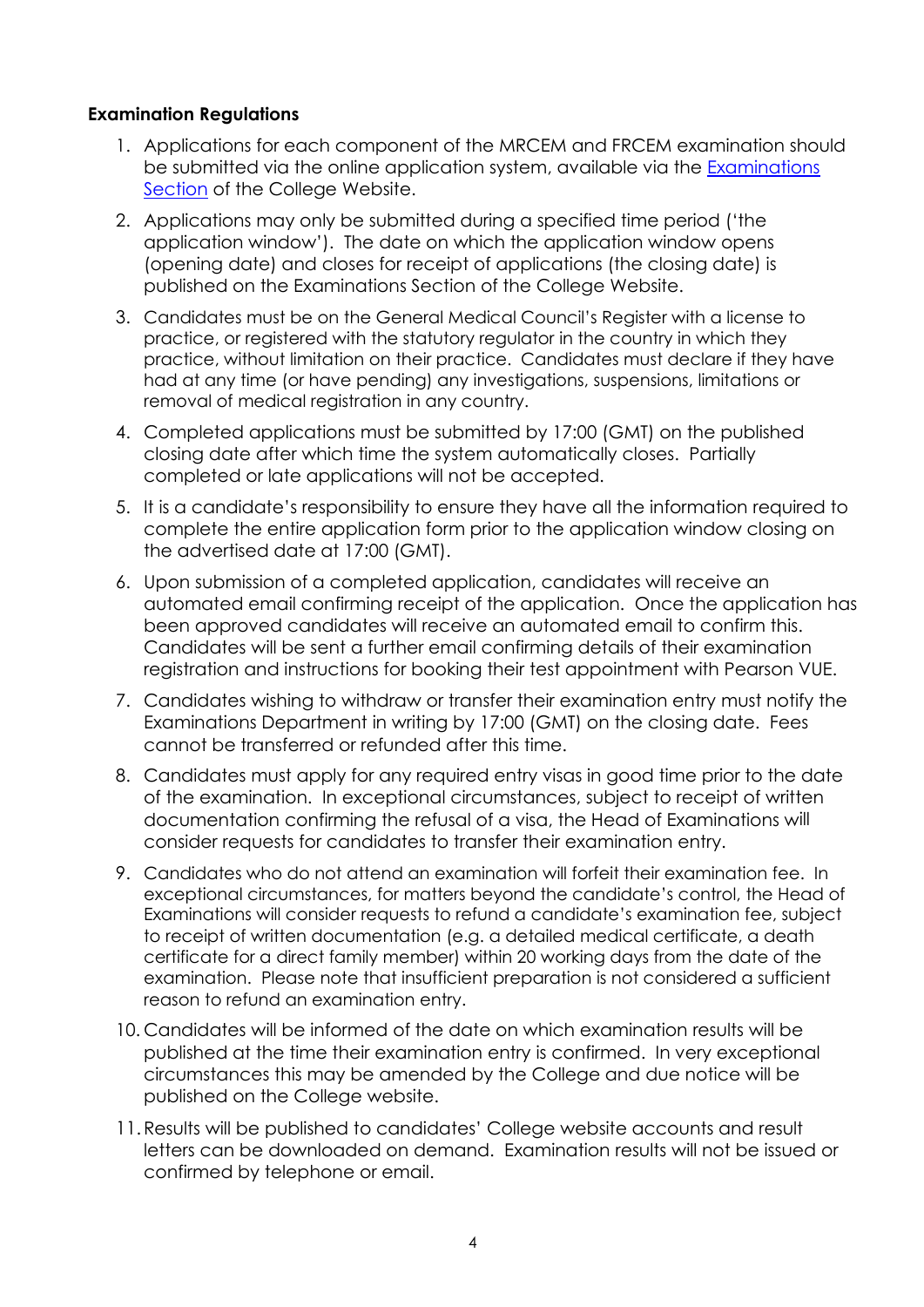## <span id="page-4-0"></span>**Introduction to the MRCEM Primary**

The MRCEM Primary examination is mapped to the Emergency Medicine 2021Curriculum with more detailed information provided in the *RCEM Basic Sciences Curriculum (June 2010)* which is available on the [RCEM website.](https://www.rcem.ac.uk/docs/Training/1.4.4%20Basic%20Sciences%20Curriculum.pdf) All applicants for the MRCEM Primary examination are strongly advised to familiarise themselves with the Basic Sciences Curriculum in preparation for sitting the MRCEM Primary examination.

Candidates in the UK Foundation Programme may choose to sit the MRCEM Primary examination during Foundation Year 1. However, candidates sitting the MRCEM Primary examination before entry to a GMC approved Emergency Medicine training programme should note that a pass in this examination will not count towards CCT if it is taken out of training unless the candidate enters or re-enters the training programme within seven years of passing the examination.

## <span id="page-4-1"></span>**MRCEM Primary Eligibility Criteria**

A candidate will be eligible to enter the MRCEM Primary examination provided they holds a medical qualification approved by the General Medical Council (GMC) for the purposes of registration.

Candidates who are registered with the GMC should include their registration number in the appropriate place on the application form

Candidates registered with the Irish Medical Council (IMC) or an international medical council are required to upload a copy of their current medical registration document at the time of application.

### <span id="page-4-2"></span>**Oversubscription Criteria**

There is normally no restriction on the number of places available for the MRCEM Primary examination but candidates may not always be allocated their first choice of venue.

### **Data sharing**

If you are registered or anticipate being registered with the GMC then your personal data, including your examination results, will be passed to the GMC for quality assurance and research purposes and to facilitate the awarding of certificates for completion of training (CCTs).

If you are a trainee in UK Emergency Medicine training programme, your personal data, including your examination results will be shared with your local Health Education England (HEE) office and/or your Head of School or Programme director.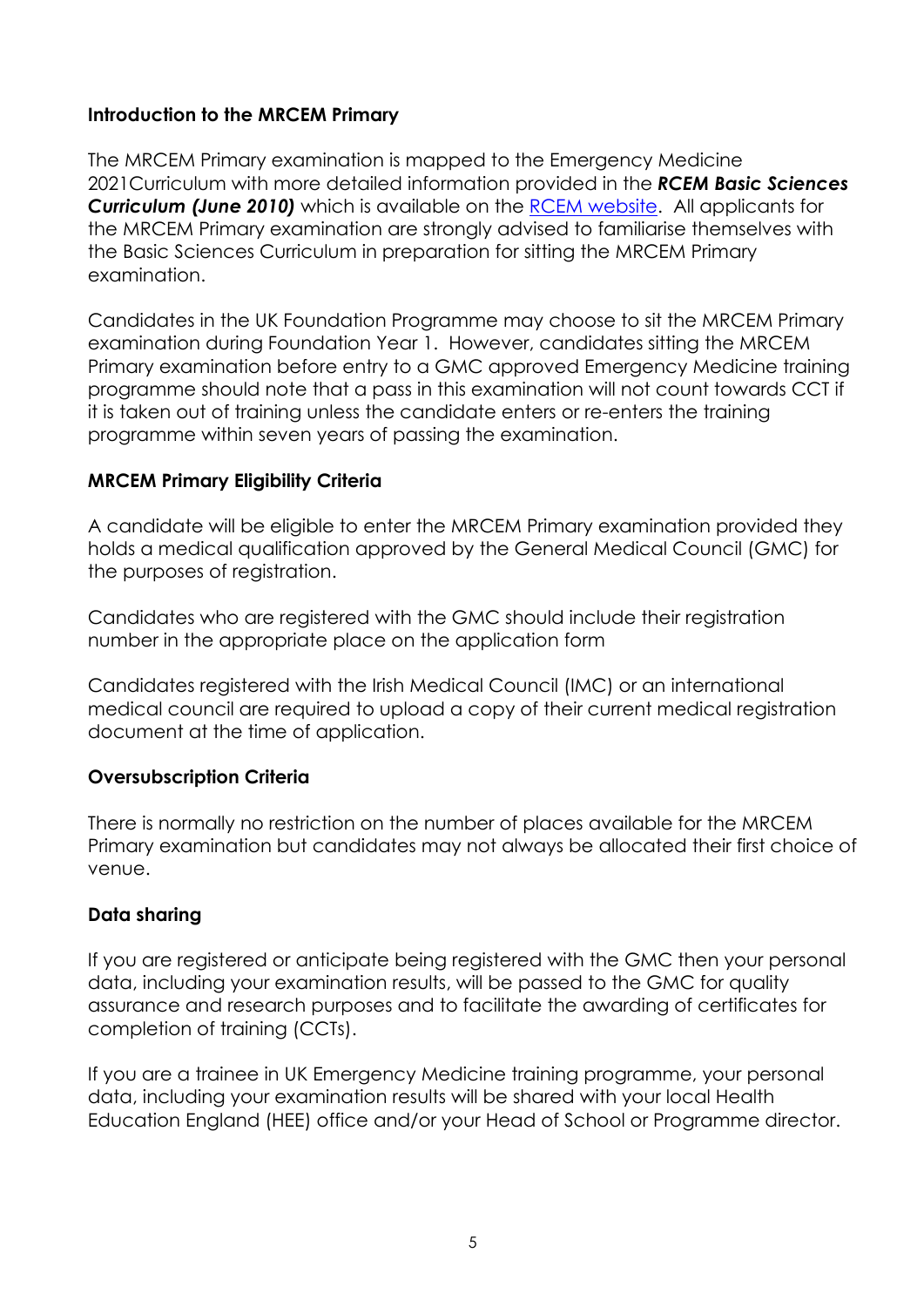## <span id="page-5-0"></span>**Exemptions and equivalent examinations**

### **FRCEM Primary**

Candidates who have passed the FRCEM Primary between August 2016 and August 2021 are deemed to have passed an equivalent examination to the MRCEM Primary examination.

#### **MRCEM Part A**

MRCEM Part A passes obtained prior to August 2012 are deemed time expired. Candidates who sat the MRCEM Part A prior to August 2012 are therefore required to pass the MRCEM Primary examination in order to sit further MRCEM or FRCEM examinations.

Candidates who passed the MRCEM Part A examination after 1 August 2012 are deemed to have passed an equivalent examination to the MRCEM Primary examination.

#### **MRCS or MRCSI**

Trainees who are enrolled on the Defined Route of Entry into Emergency Medicine (DRE-EM) programme and obtained MRCS or MRCSI after 1 January 2012 are exempt from the MRCEM Primary examination. Such trainees are required to submit the FRCEM Primary Exemption form, available on request from exams@rcem.ac.uk, and a copy of their MRCS or MRCSI certificate to the Examination Department at least six weeks prior to applying for the MRCEM SBA examination in order to obtain exemption from the MRCEM Primary.

#### <span id="page-5-1"></span>**Number of attempts and currency**

Candidates are permitted a maximum of six attempts in which to pass the MRCEM Primary Examination. Previous attempts at the FRCEM Primary examination after August 2016 will count towards the number of available attempts.

In exceptional circumstances candidates may apply for approval for an additional examination attempt. Such cases will be dealt with on a case by case basis at the discretion of the Dean, whose decision is final.

Candidates with a late diagnosis of a neurodiverse condition (such as dyslexia, ADD, ASD) and who have previously sat an examination component without agreed reasonable adjustments may apply to the Dean to expunge such attempts. Such cases will be dealt with on a case by case basis at the discretion of the Dean, whose decision is final.

A pass in the MRCEM Primary examination will remain current. If at some future date it becomes necessary to replace it, holders of the MRCEM Primary examination will be given a minimum of 24 months' notice of the date from which it will be deemed time expired.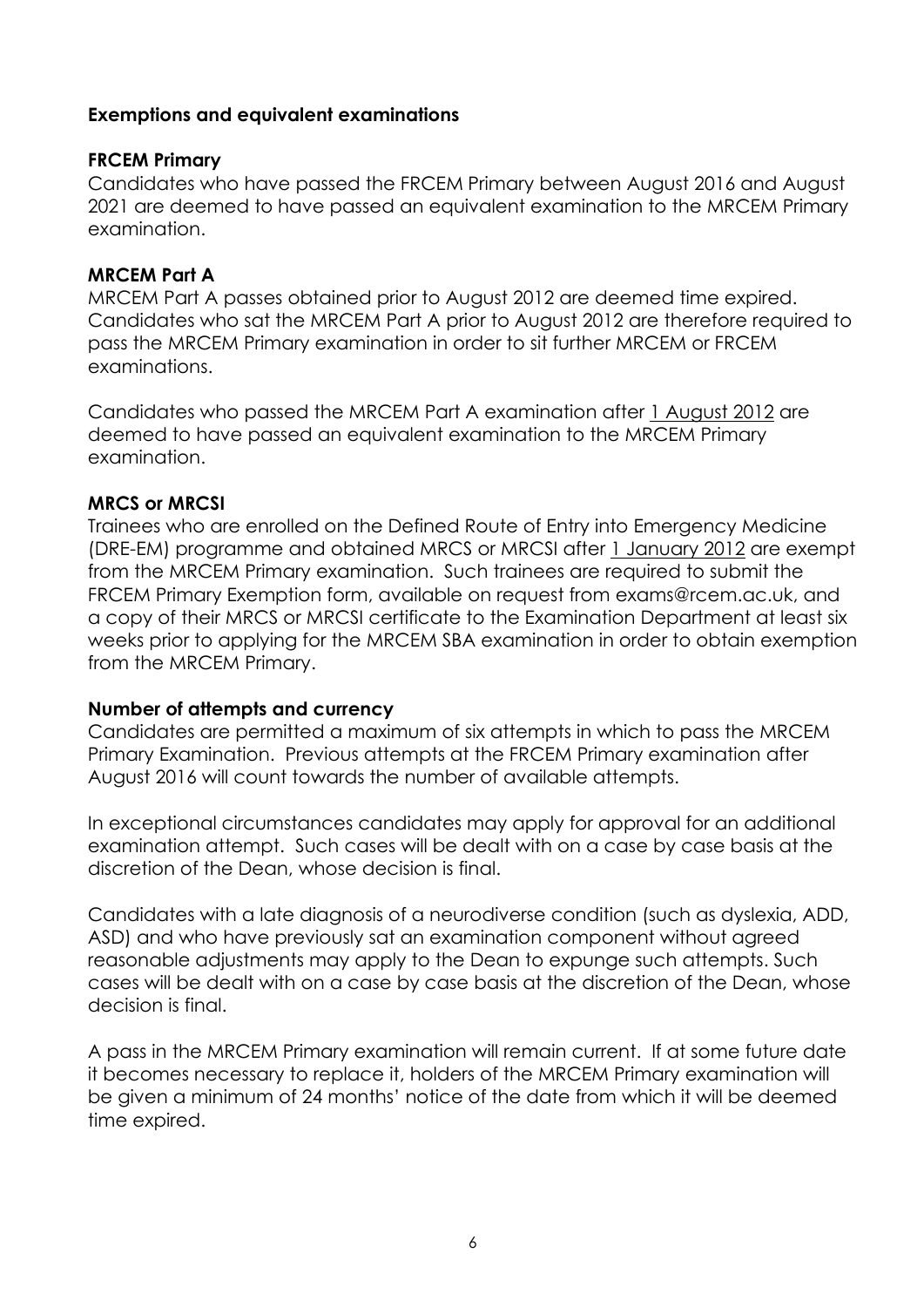## <span id="page-6-0"></span>**Structure and Content of the MRCEM Primary**

The MRCEM Primary examination consists of a 3 hour, multiple choice question (MCQ) paper of 180, single best answer questions (SBAQ).

RCEM delivers its written examinations electronically via computer-based testing company, Pearson VUE. https://home.pearsonvue.com/rcem

The examination is conducted in English and candidates are advised that IELTS Level 7 is the expected standard for completion of MRCEM and FRCEM examinations.

<span id="page-6-1"></span>

| Category     | <b>Sub-Category</b>          | Questions |
|--------------|------------------------------|-----------|
| Anatomy      | Upper limb                   | 60        |
|              | Lower limb                   |           |
|              | <b>Thorax</b>                |           |
|              | Abdomen                      |           |
|              | <b>Head and Neck</b>         |           |
|              | Central Nervous System       |           |
|              | <b>Cranial Nerve Lesions</b> |           |
| Physiology   | Basic celluar physiology     | 60        |
|              | Respiratory physiology       |           |
|              | Cardiovascular physiology    |           |
|              | Gastrointestinal physiology  |           |
|              | Renal physiology             |           |
|              | Endocrine physiology         |           |
|              | Gastrointestinal             |           |
| Pharmacology | pharmacology                 | 24        |
|              | Cardiovascular system        |           |
|              | Respiratory system           |           |
|              | Central Nervous System       |           |
|              | Infections                   |           |
|              | Endocrine system             |           |
|              | Fluids and electrolytes      |           |
|              | Muscoskeletal system         |           |
|              | Immunological products and   |           |
|              | vaccines                     |           |
|              | Anaesthesia                  |           |
| Microbiology | Principles of microbiology   | 17        |
|              | Pathogen groups              |           |
| Pathology    | Inflammatory responses       | 9         |
|              | Immune responses             |           |
|              | Infection                    |           |
|              | Wound healing                |           |
|              | Haematology                  |           |

The blueprint for the MRCEM Primary Examination is as follows: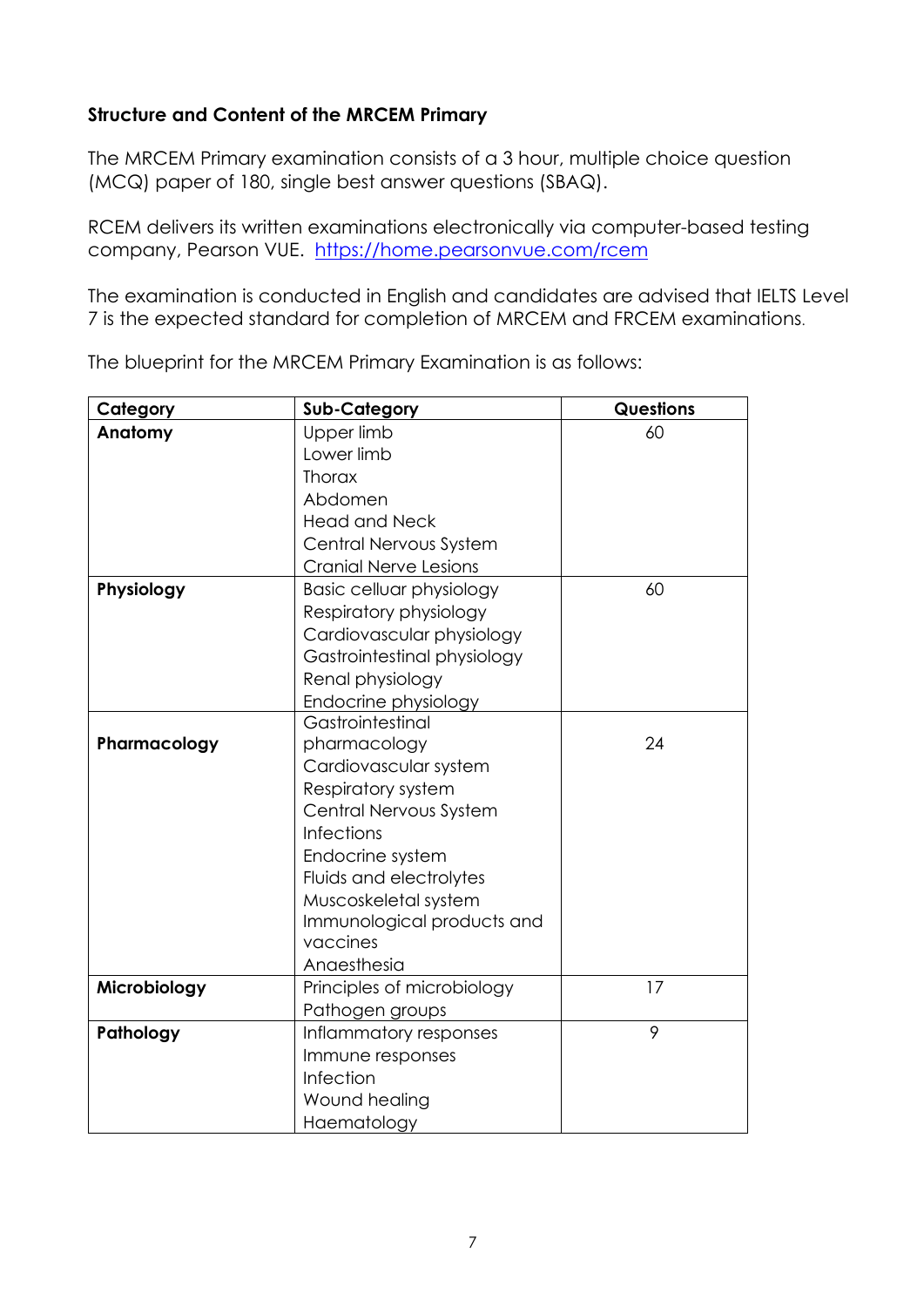| <b>Evidence Based</b><br><b>Medicine</b> | <b>Statistics</b><br>Study methodology<br>Principles of critical appraisal |     |
|------------------------------------------|----------------------------------------------------------------------------|-----|
| <b>TOTAL</b>                             |                                                                            | -80 |

### **Standard Setting and Examination Results**

The MRCEM Primary examination is standard set using the Angoff Method. The MRCEM Primary examination results will be published on a pre-advised day by 17:00, approximately five weeks after the date of the examination. Results will be released to candidates' College website accounts where results letters can be downloaded on demand. Examination results will not be issued or confirmed by telephone or email.

## <span id="page-7-0"></span>**Guidance for Candidates with Additional Requirements**

The College is committed to supporting candidates by providing fair opportunities when undertaking examinations. Candidates may submit a request for reasonable adjustments and should note that the responsibility for requesting adjustments lies with them.

Please refer to more detailed auidance here.